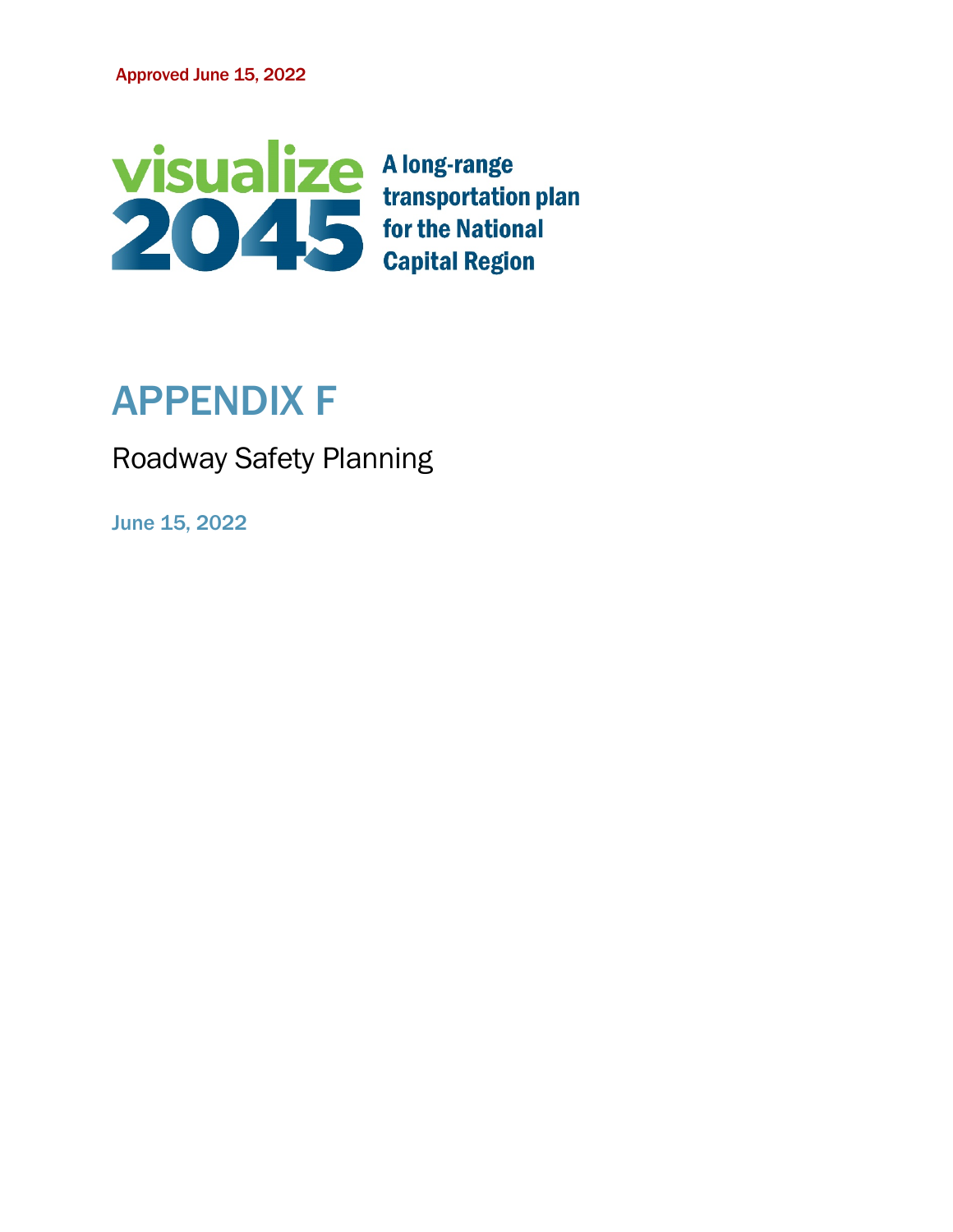

#### ROADWAY SAFETY PLANNING FOR THE VISUALIZE 2045 UPDATE (2022) LONG-RANGE TRANSPORTATION PLAN FOR THE NATIONAL CAPITAL REGION June 15, 2022

ABOUT VISUALIZE 2045 & THE TPB

Visualize 2045 is the federally required long-range transportation plan for the National Capital Region. It identifies and analyzes all regionally significant transportation investments planned through 2045 to help decision makers and the public "visualize" the region's future. The plan is updated at least every four years, the Visualize 2045 update is scheduled for 2022.

Visualize 2045 is developed by the National Capital Region Transportation Planning Board (TPB), the federally designated metropolitan planning organization (MPO) for metropolitan Washington. It is responsible for developing and carrying out a continuing, cooperative, and comprehensive transportation planning process in the metropolitan area. Members of the TPB include representatives of the transportation agencies of the states of Maryland and Virginia and the District of Columbia, 24 local governments, the Washington Metropolitan Area Transit Authority, the Maryland and Virginia General Assemblies, and nonvoting members from the Metropolitan Washington Airports Authority and federal agencies. The TPB is staffed by the Department of Transportation Planning at the Metropolitan Washington Council of Governments (COG).

#### **CREDITS**

Editor: Jon Schermann, Department of Transportation Planning (DTP)

Contributing Editors: Michael Farrell, DTP Andrew Meese, DTP

#### ACCOMMODATIONS POLICY

Alternative formats of this document are available upon request. Visit [www.mwcog.org/accommodations](http://www.mwcog.org/accommodations) or call (202) 962-3300 or (202) 962-3213 (TDD).

#### TITLE VI NONDISCRIMINATION POLICY

The Metropolitan Washington Council of Governments (COG) operates its programs without regard to race, color, and national origin and fully complies with Title VI of the Civil Rights Act of 1964 and related statutes and regulations prohibiting discrimination in all programs and activities. For more information, to file a Title VI related complaint, or to obtain information in another language, visit www.mwcog.org/nondiscrimination or call (202) 962-3300.

El Consejo de Gobiernos del Área Metropolitana de Washington (COG) opera sus programas sin tener en cuenta la raza, el color, y el origen nacional y cumple con el Título VI de la Ley de Derechos Civiles de 1964 y los estatutos y reglamentos relacionados que prohíben la discriminación en todos los programas y actividades. Para más información, presentar una queja relacionada con el Título VI, u obtener información en otro idioma, visite www.mwcog.org/nondiscrimination o llame al (202) 962- 3300.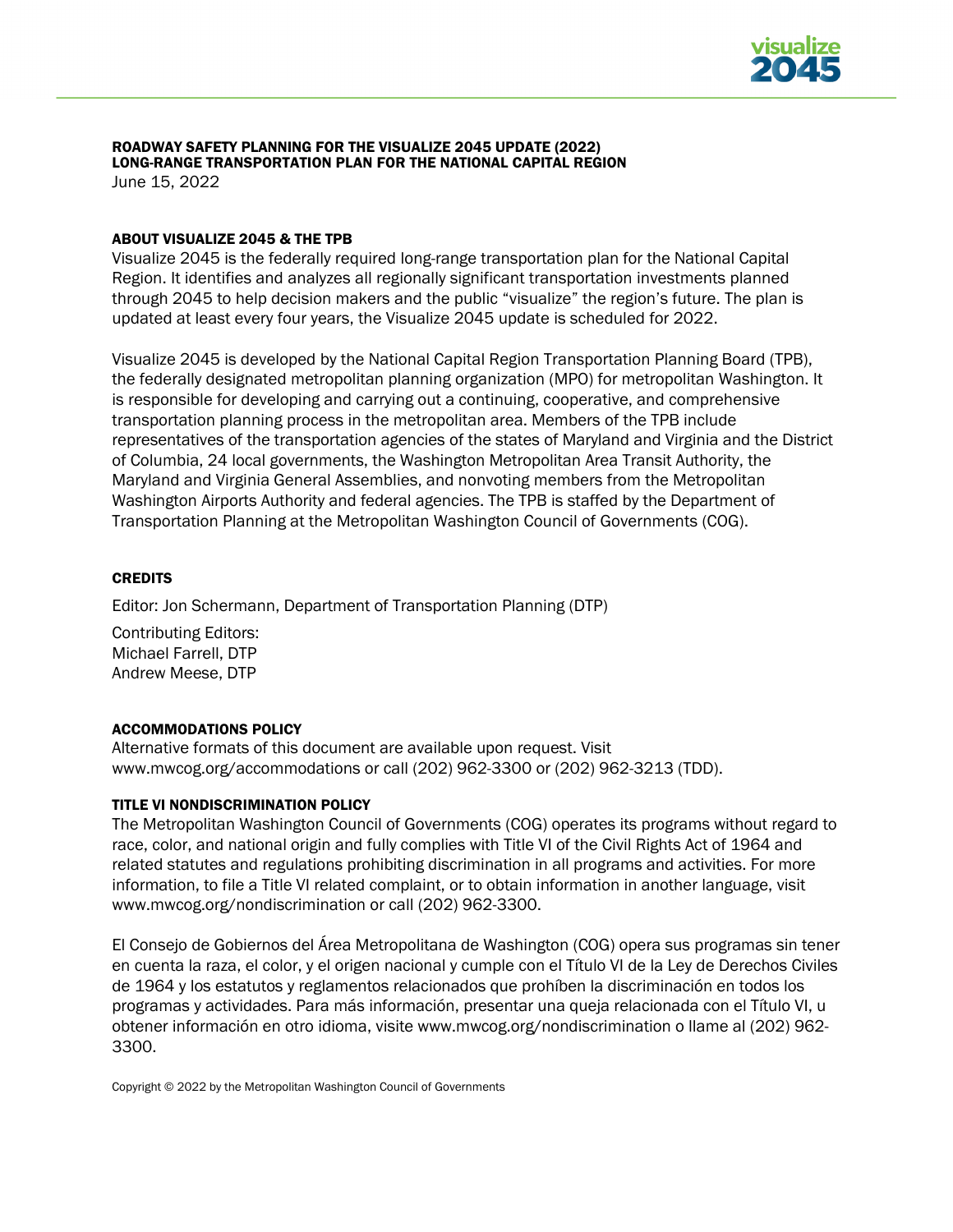

# TABLE OF CONTENTS

| THE TRANSPORTATION PLANNING BOARD'S COMMITMENT TO ROADWAY SAFETY |   |
|------------------------------------------------------------------|---|
| <b>STREET SMART</b>                                              | 2 |
| REGIONAL ROADWAY SAFETY PROGRAM                                  | 4 |
| NATIONAL AND REGIONAL ROADWAY SAFETY TRENDS                      | 4 |
| <b>REGIONAL ROADWAY SAFETY STUDY</b>                             | 8 |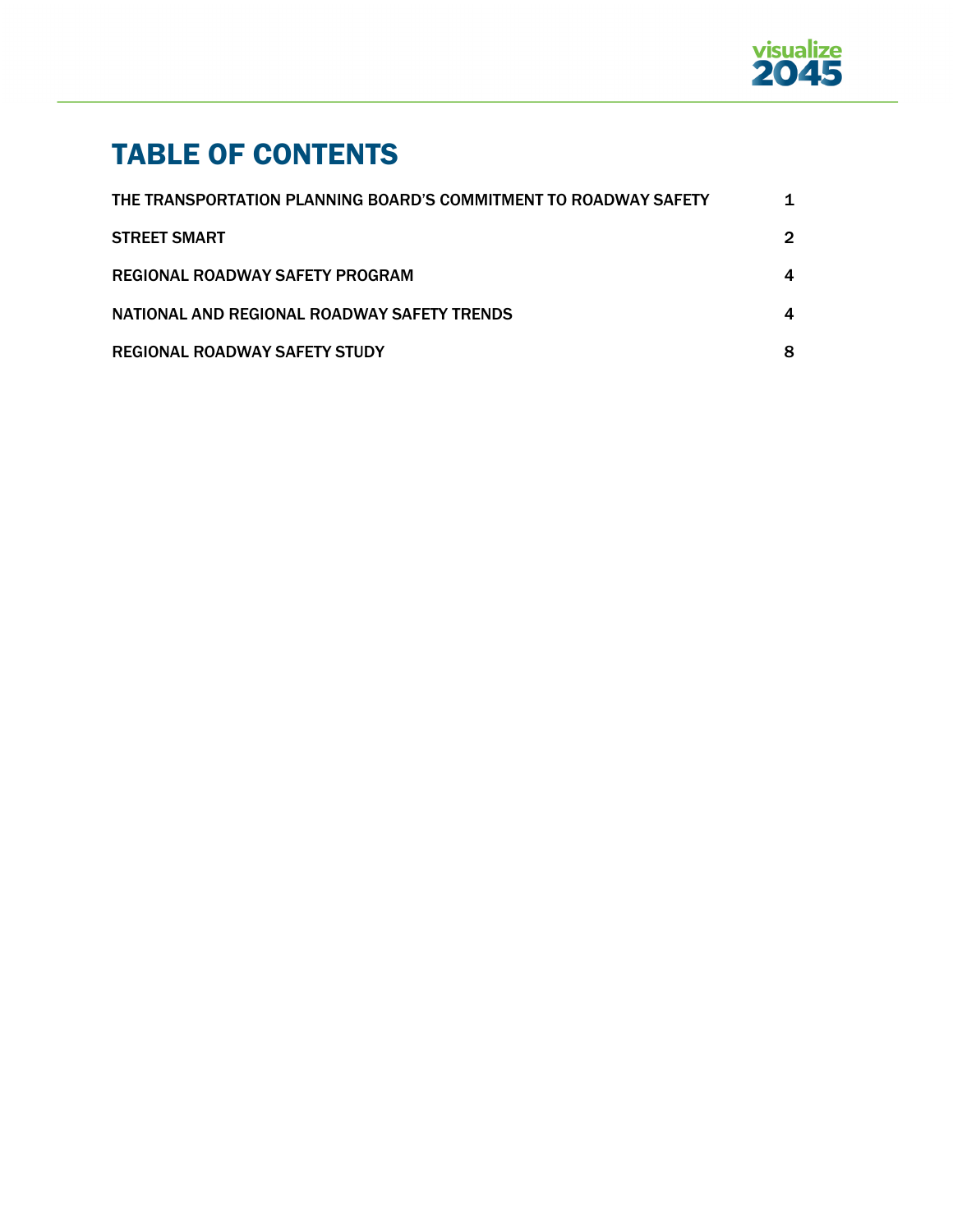

# FIGURES AND TABLES

| FIGURE 1: U.S. ROADWAY FATALITY RATE PER 100 MILLION VEHICLE MILES OF TRAVEL (VMT)                         | 5  |
|------------------------------------------------------------------------------------------------------------|----|
| FIGURE 2: ROADWAY FATALITY RATE PER 100 MILLION VMT, U.S. AND METROPOLITAN<br><b>WASHINGTON REGION</b>     | 6  |
| <b>FIGURE 3: ROADWAY FATALITIES IN THE METROPOLITAN WASHINGTON REGION</b>                                  |    |
| FIGURE 4: ROADWAY SERIOUS INJURIES IN THE METROPOLITAN WASHINGTON REGION                                   | 8  |
| FIGURE 5: TOP CONTRIBUTING FACTORS FOR ROADWAY FATALITIES AND SERIOUS INJURIES IN<br>THE REGION, 2013-2017 | 10 |
| FIGURE 6: FATALITIES PER 100,000 POPULATION INSIDE AND OUTSIDE EEAS, 2014-2018 11                          |    |
| FIGURE 7: PERCENTAGE OF FATALITIES INSIDE AND OUTSIDE EEAS BY CONTRIBUTING FACTORS.<br>2014-2018           | 12 |
| <b>TABLE 1: RECOMMENDED ROADWAY SAFETY COUNTERMEASURES</b>                                                 | 14 |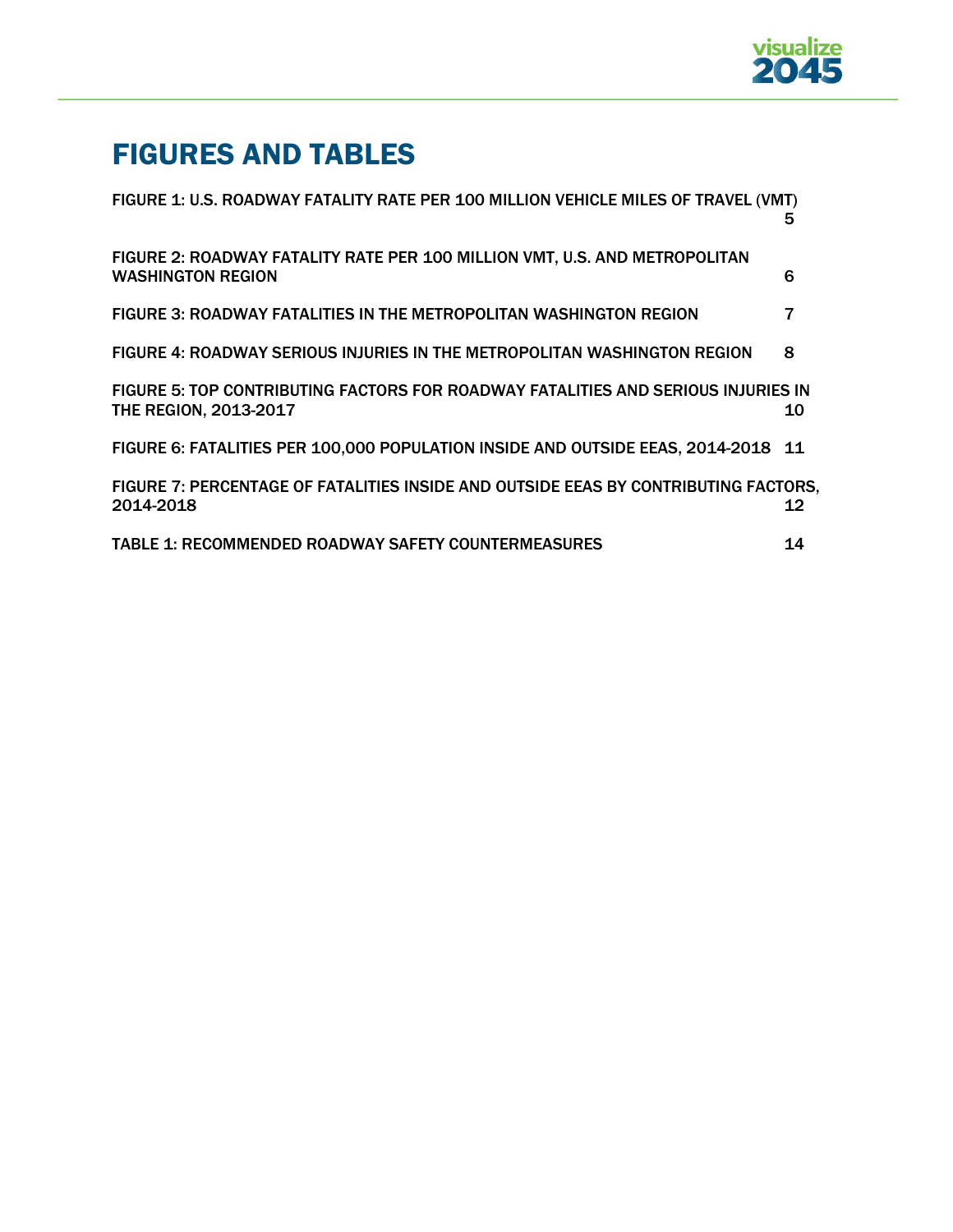

A safe transportation system is a foundational element of a livable region. With approximately 260 deaths and nearly 3,000 serious injuries in crashes every year on the region's roads, improving safety of all modes is critical to improving the quality of life for residents and visitors. It requires commitment to a coordinated, collaborative, and comprehensive transportation safety planning process that is informed by analysis of safety data.

Planning for safety is also a federal requirement for metropolitan planning organizations. It is a required federal planning factor and performance area for Performance-based Planning and Programming (PBPP), each established through the Moving Ahead for Progress Act of 2014. The federal planning factor states: *Increase the safety of the transportation system for all motorized and non-motorized users.* 

This document supplements the safety discussions and data provided in the 2022 update to Visualize 2045 and in the plan's Appendix D, the Systems Performance Report, to further demonstrate how the TPB complies with federal requirements and responds to the Transportation Planning Board's commitment to roadway safety.

### THE TRANSPORTATION PLANNING BOARD'S COMMITMENT TO ROADWAY SAFETY

Two signature programs highlight the Transportation Planning Board's (TPB) commitment to reducing the number of fatalities and serious injuries on the region's roadways; the Street Smart program and the Regional Roadway Safety Program (RRSP). The Street Smart program works to protect vulnerable road users by raising public awareness and promoting enforcement of pedestrian and bicycle safety laws, while the Regional Roadway Safety Program (RRSP) provides short-term consultant services to member jurisdictions and agencies for planning and preliminary engineering projects that address roadway safety issues.

The TPB also ensures that safety is considered throughout the regional transportation planning process. Transportation safety is highlighted in the TPB Vision, included in the Regional Transportation Priorities Plan, considered in the projects that go into Visualize 2045, and addressed as part of this region's Performance-based Planning and Programming (PBPP) requirements.[1](#page-4-0) The TPB's Transportation Safety Subcommittee meets regularly to guide ongoing highway safety analysis, identify the most significant highway safety problems, and foster regional coordination.

To better understand the factors contributing to the unacceptable numbers of fatal and serious injury crashes in the region, the TPB commissioned a Regional Roadway Safety Study. The recommendations from this study informed the TPB's development and adoption of Resolution R3- 2021 which instituted a regional safety policy and established and funded the RRSP.

Collaboration with TPB safety partners at the Maryland Department of Transportation (MDOT), the Virginia Department of Transportation (VDOT), and the District Department of Transportation (DDOT) is ongoing and essential. TPB staff work with our state partners on the development of each state's Strategic Highway Safety Plan, and our state partners regularly participate in Transportation Safety Subcommittee meetings. Each member state shares safety data and assists with its analysis.

<span id="page-4-0"></span><sup>1</sup> See Chapter 8 and Appendix D of this plan.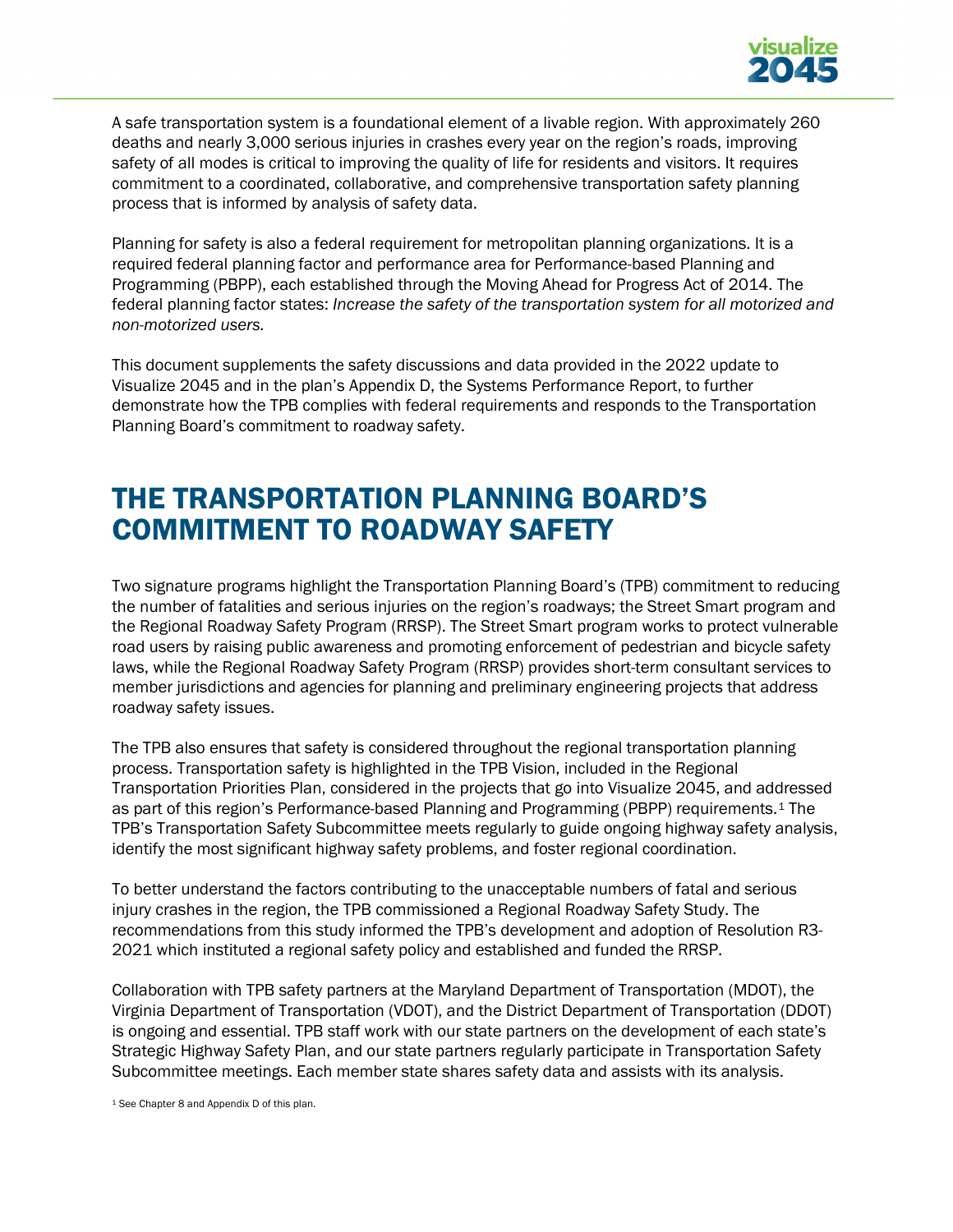

Safety also plays a significant role in TPB program areas such as the Congestion Management Process, Systems Performance, Management, and Operations Planning, Bicycle and Pedestrian Planning, Regional Public Transportation Planning, Freight Planning, and the Transportation-Land Use Connections program. The TPB staff also present safety planning information to the TPB's Access for All Advisory Committee, and garner feedback that can inform future planning activities.

### STREET SMART

Since 2002, the region's Street Smart pedestrian and bicyclist safety outreach campaign and program has worked to protect vulnerable road users by raising awareness and promoting enforcement of safety laws. The region-wide Street Smart public safety campaign targets drivers, pedestrians, and bicyclists in the District of Columbia, Suburban Maryland, and Northern Virginia. The initiative integrates several components, including purchase and placement of advertising, donated media/public service announcements, media relations, street-level outreach events, digital efforts, and increased law enforcement. Waves of paid and donated media run in the fall and spring in conjunction with changes from and to Daylight Savings Time.

The goals of the Street Smart program are to:

- Reduce pedestrian and cyclist injuries and deaths in the region;
- Educate drivers, pedestrians, and cyclists about safe use of roadways; and
- Use enforcement and related press coverage to raise awareness of pedestrian and bicycle safety laws.

An annual online survey assesses the effectiveness of the campaign. The surveys measure awareness and attitudes among drivers and pedestrians. The groups surveyed are a representative sample of residents living in three geographic areas: the Maryland suburbs, Northern Virginia, and the District of Columbia. The surveys measure recognition of the campaign ads and messaging. A measure of success of the program is that ads created for Street Smart campaigns have been requested to be shared with numerous agencies across the country, and even abroad. Campaign materials can be found on the web site, [www.bestreetsmart.net.](http://www.bestreetsmart.net/)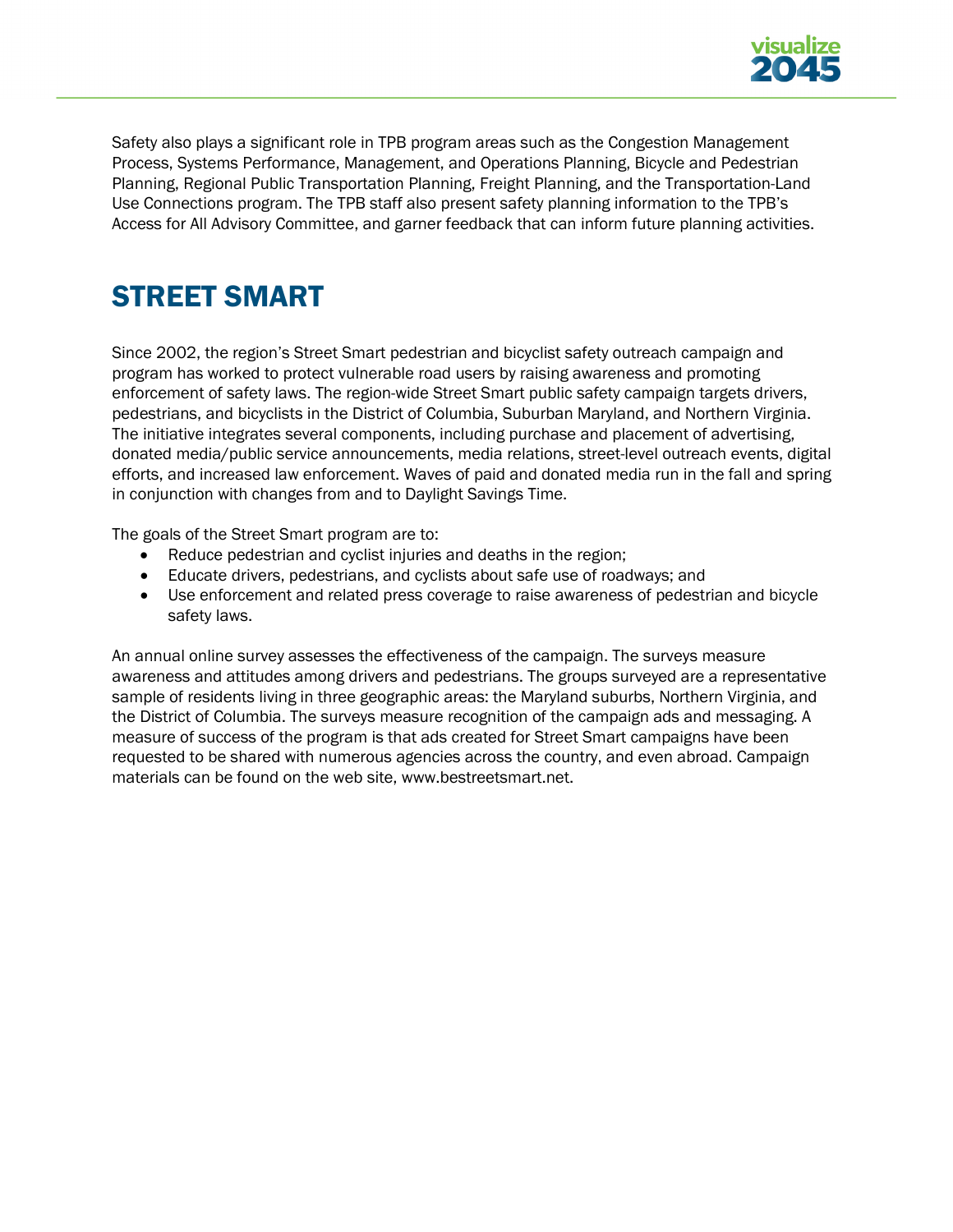

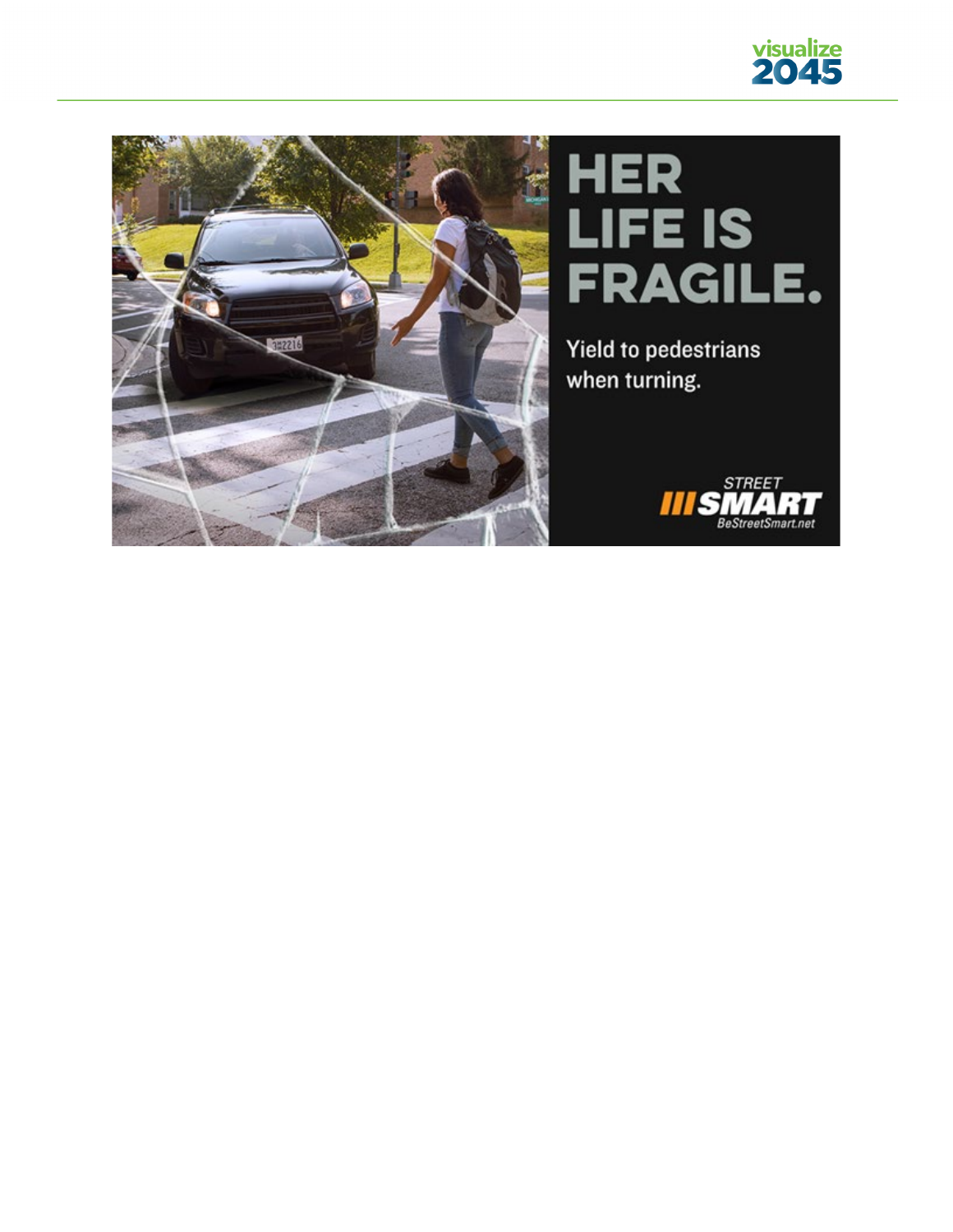

# REGIONAL ROADWAY SAFETY PROGRAM

TPB Resolution R3-2021 adopted in July of 2020 established the Regional Roadway Safety Program (RRSP) and funded it at a level of \$250,000 per fiscal year.

The RRSP provides technical assistance (short-term consultant services) to member jurisdictions or agencies to assist with planning or preliminary engineering projects that address roadway safety issues. Examples include studies, planning, or design projects that will improve jurisdictional or regional roadway safety and lead to a reduction in fatal and serious injury crashes.

Any TPB member jurisdiction or agency can apply to the program during periodic open application periods. Projects are eligible to receive up to \$60,000 in assistance for studies or planning projects and up to \$80,000 for design or preliminary engineering projects. Awardees receive short-term consultant services, not direct financial assistance.

As of February 2022, the TPB has awarded \$500,000 in RRSP technical assistance to ten projects, five with fiscal year (FY) 2021 funds and five with FY 2022 funds. TPB-approved and funded RRSP technical assistance has included roadway safety audits, preliminary engineering for road diets, roundabouts and complete streets, and development of school zone speed camera guidelines, among others.

### NATIONAL AND REGIONAL ROADWAY SAFETY TRENDS

According to data published by the National Highway Traffic Safety Administration (NHTSA) for the United States as a whole, roadway fatalities increased by 1.7 percent from 2015 to 2019, and the fatality rate fell from 1.15 to 1.11 fatalities per 100 million vehicle miles of travel (VMT). A total of 36,096 people lost their lives in motor vehicle crashes in 2019. Most persons killed in traffic crashes were drivers (50 percent), followed by pedestrians (17 percent), vehicle passengers (16 percent), motorcyclists (14 percent), and bicyclists (2 percent). Of the persons who were killed in traffic crashes in 2019, 28 percent died in alcohol-impaired driving crashes. Figure 1 (below) shows the fatality rate per 100 million VMT for the United States from 1994 to 2019.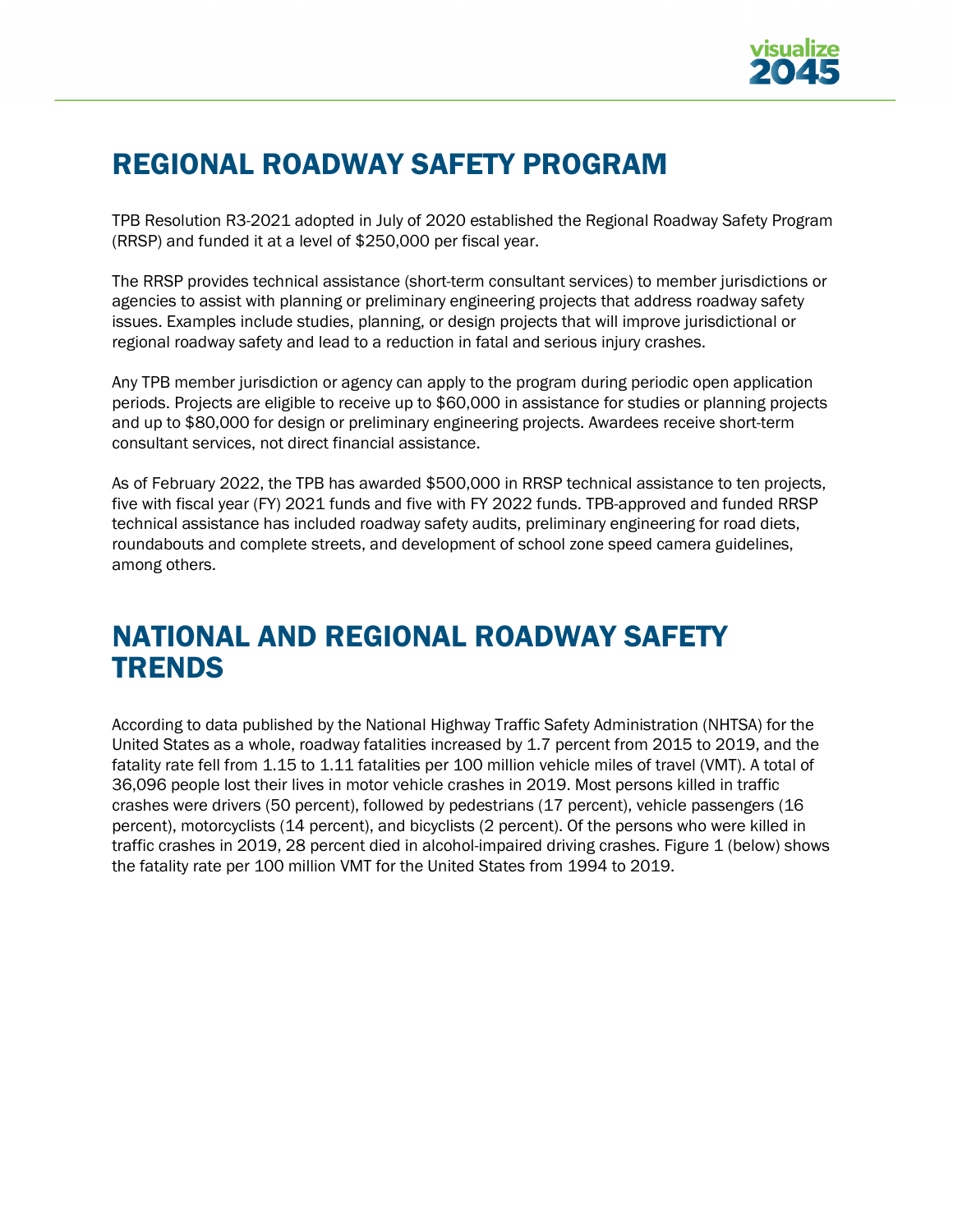



Figure 1: U.S. Roadway Fatality Rate per 100 million Vehicle Miles of Travel (VMT)

According to NHTSA, driving patterns and behaviors in the United States changed significantly after the declaration of the COVID-19 public health emergency in March 2020. While many fewer drivers were on the road, some of those that remained engaged in riskier behavior, including speeding, failure to wear seat belts, and driving under the influence of alcohol or other drugs.<sup>[2](#page-8-0)</sup> Early estimates from NHTSA indicate 38,680 roadway fatalities nationally in 2020, an increase of 7.2 percent compared to the 36,096 fatalities reported in 2019. VMT decreased by about 13.2 percent between 2019 and 2020 and the combination of lower VMT and higher numbers of fatalities resulted in a rate of 1.37 fatalities per 100 million VMT for 2020, the highest level since 2006. The main behaviors that drove this increase, according to NHTSA's analysis, were impaired driving, speeding, and failure to wear a seat belt.

As shown in Figure 2, the metropolitan Washington region's roadway fatality rate is significantly less than that of the nation overall. Because roadway fatality rates are generally lower in urban areas than rural areas, the lower rate of fatalities for metropolitan Washington likely reflects our region being more urban and less rural than the nation as a whole. Nevertheless, fatality rates increased sharply for both the metropolitan Washington region and the United States in 2020, reflecting the effects of the pandemic as described in the preceding paragraph.

Source: Fatality Analysis Reporting System (FARS), National Highway Traffic Safety Administration

<span id="page-8-0"></span><sup>2</sup> NHTSA Traffic Safety Facts Research Note, *Continuation of Research on Traffic Safety During the COVID-19 Public Health Emergency: January – June 2021*, October 2021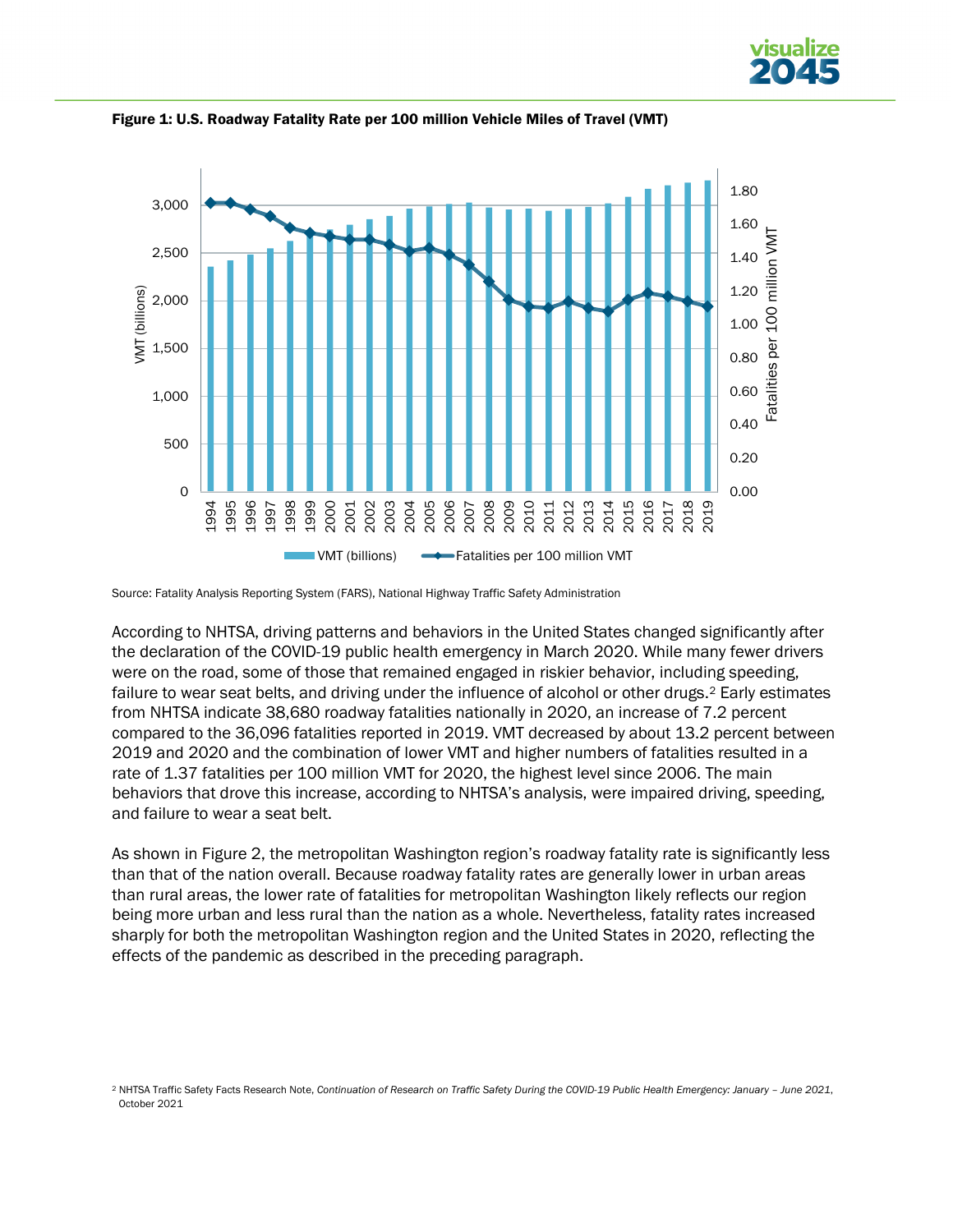



Figure 2: Roadway Fatality Rate per 100 million VMT, U.S. and Metropolitan Washington Region

In 2006, 412 people died in crashes on the region's roadways. By 2009, the number of annual fatalities declined to 285. Between 2009 and 2016 the number of roadway fatalities in our region plateaued (see Figure 3 below) to between 260 and 290 annually. Since 2016, however, the number of roadway fatalities has increased to over 300 per year, with a notable increase to 321 in pandemic-affected 2020.

Sources: TPB analysis of NHTSA and State DOT data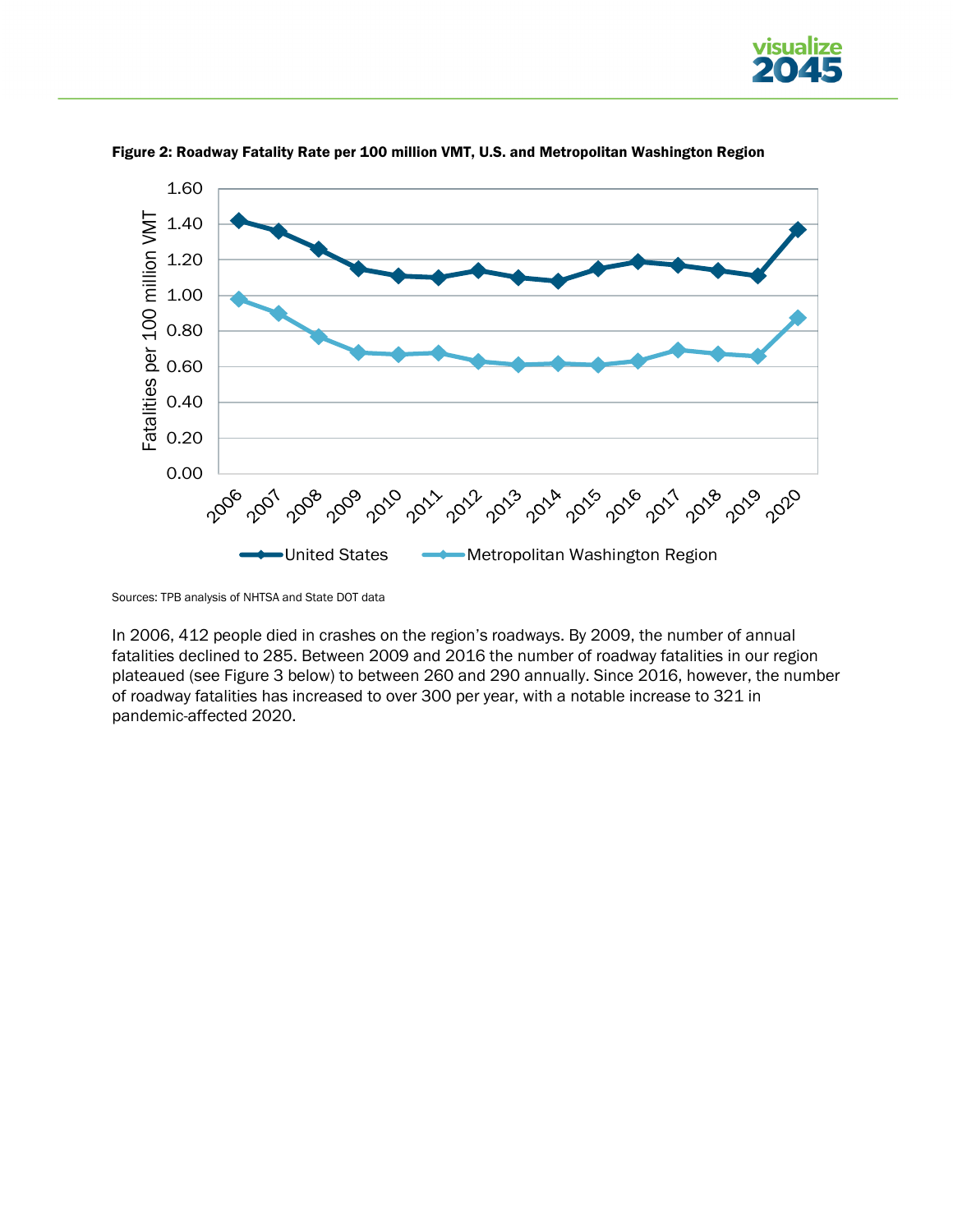



Figure 3: Roadway Fatalities in the Metropolitan Washington Region

Sources: TPB Analysis of NHTSA and state crash data. *Note that MDOT, DDOT, and VDOT crash data were used to compile year 2020 fatalities whereas NHTSA data were used to compile data for the other years.*

The TPB compiles crash data for serious injuries in addition to fatalities. The number of serious injuries in metropolitan Washington has declined steadily in the past decade (see Figure 4). In 2006 there were 5,935 serious injuries in the region and by 2020 the number had declined by more than 68 percent to 1,842.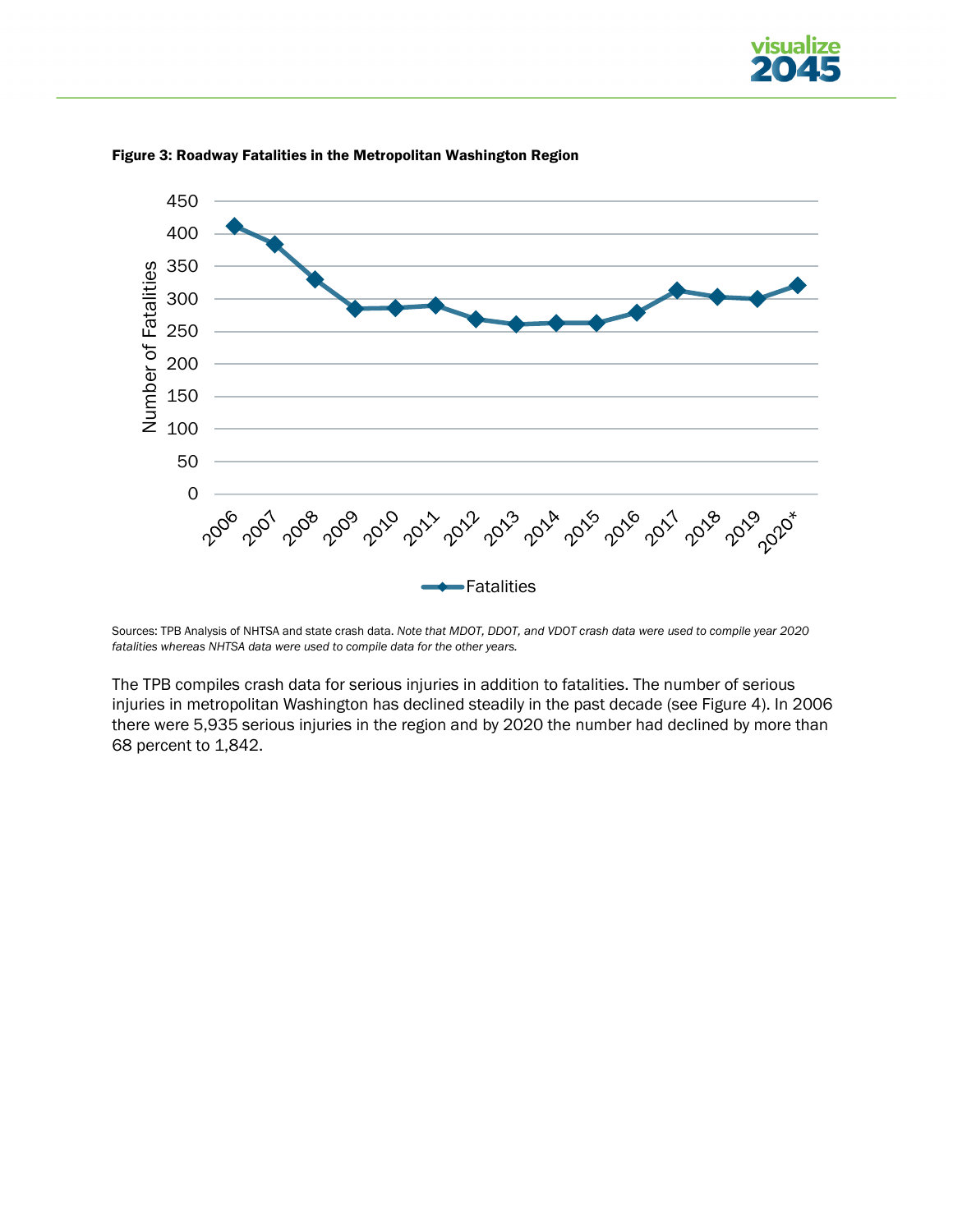



#### Figure 4: Roadway Serious Injuries in the Metropolitan Washington Region

Sources: TPB analysis of State crash data

# REGIONAL ROADWAY SAFETY STUDY

In 2019, the TPB commissioned a Regional Roadway Safety Study to do the following:

- Understand the factors contributing to fatal and serious injury crashes in the National Capital Region (NCR);
- Determine where crashes on the roadway transportation network are over-represented;
- Compare safety outcomes in TPB Equity Emphasis Areas to safety outcomes in the rest of the NCR;
- Identify and recommend proven effective solutions (policy, programmatic, project);
- Provide the TPB and member jurisdictions specific suggestions to improve safety; and
- Inform future Transportation Safety Subcommittee and Street Smart efforts.

Key findings from the safety study included the results of an analysis of the factors that contribute to the region's roadway fatalities and serious injuries, the differences in safety outcomes between the region's Equity Emphasis Areas (EEA) and the rest of the region, and a list of countermeasures supported by research to be effective in addressing our region's fatal and serious injury crashes.

### Key Factors that Contribute to Roadway Fatalities and Serious Injuries in the Region

The following figure illustrates the key contributing factors for the region's fatal and serious injury crashes. A contributing factor is something that increases the likelihood of a crash or its severity. Frequently, there are multiple contributing factors behind a crash. Consider the following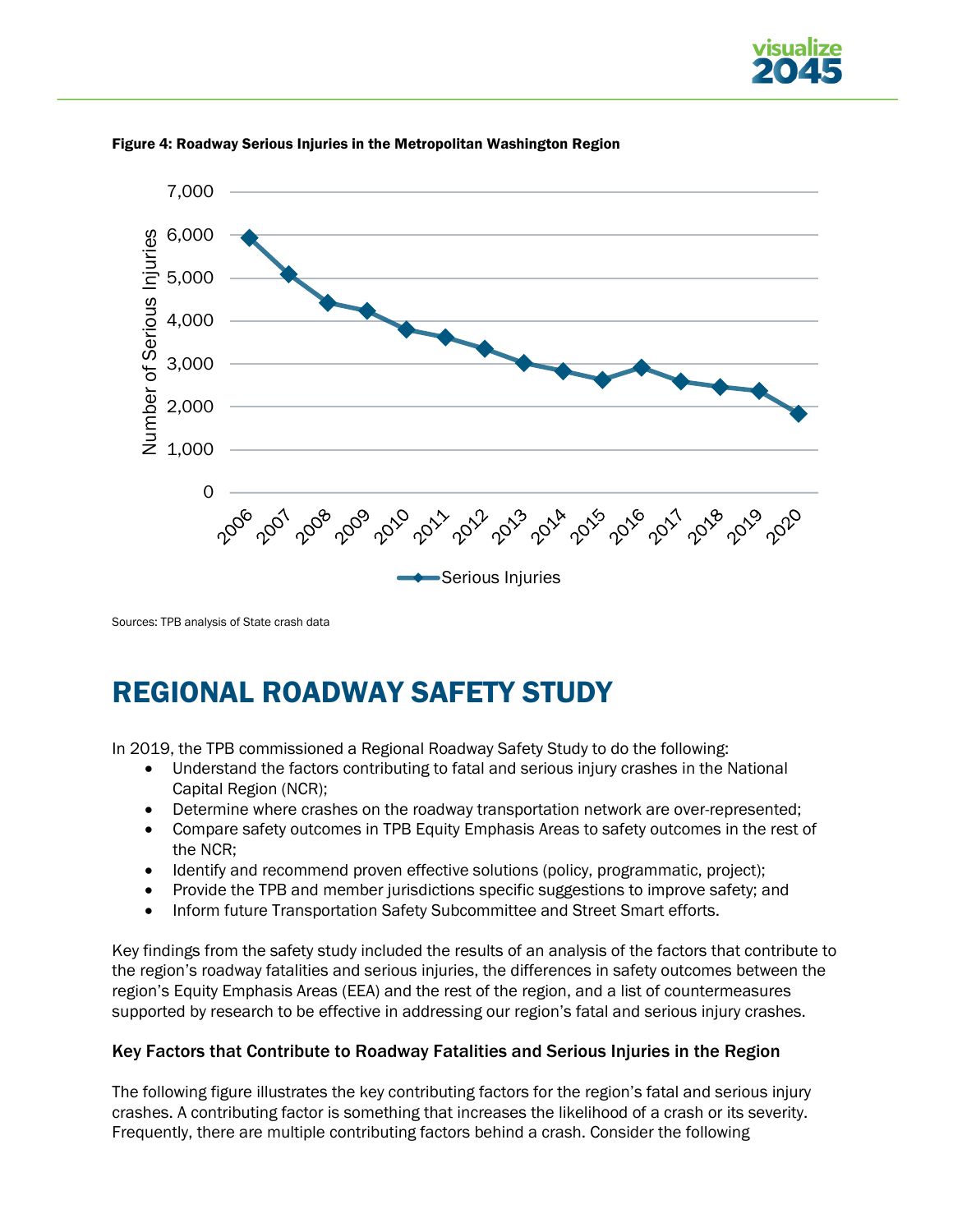

hypothetical example where a person under the age of 25 hits and kills a pedestrian while speeding and driving while drunk. That one crash would have four contributing factors; (1) a driver under the age of 25, (2) a driver who is speeding, (3) a driver that is drunk, and (4) a crash involving a pedestrian.

Figure 5 shows the most frequent contributing factors for fatal and serious injury crashes in the region for the years 2013 to 2017. The contributing factor is on the left – the lower (blue) bars show the percentage of fatal crashes where that contributing factor was present, and the upper (green) bars show the percentage of serious injury crashes where that contributing factor was present. This figure profiles which factors most contribute to the fatal and serious injury crashes in our region.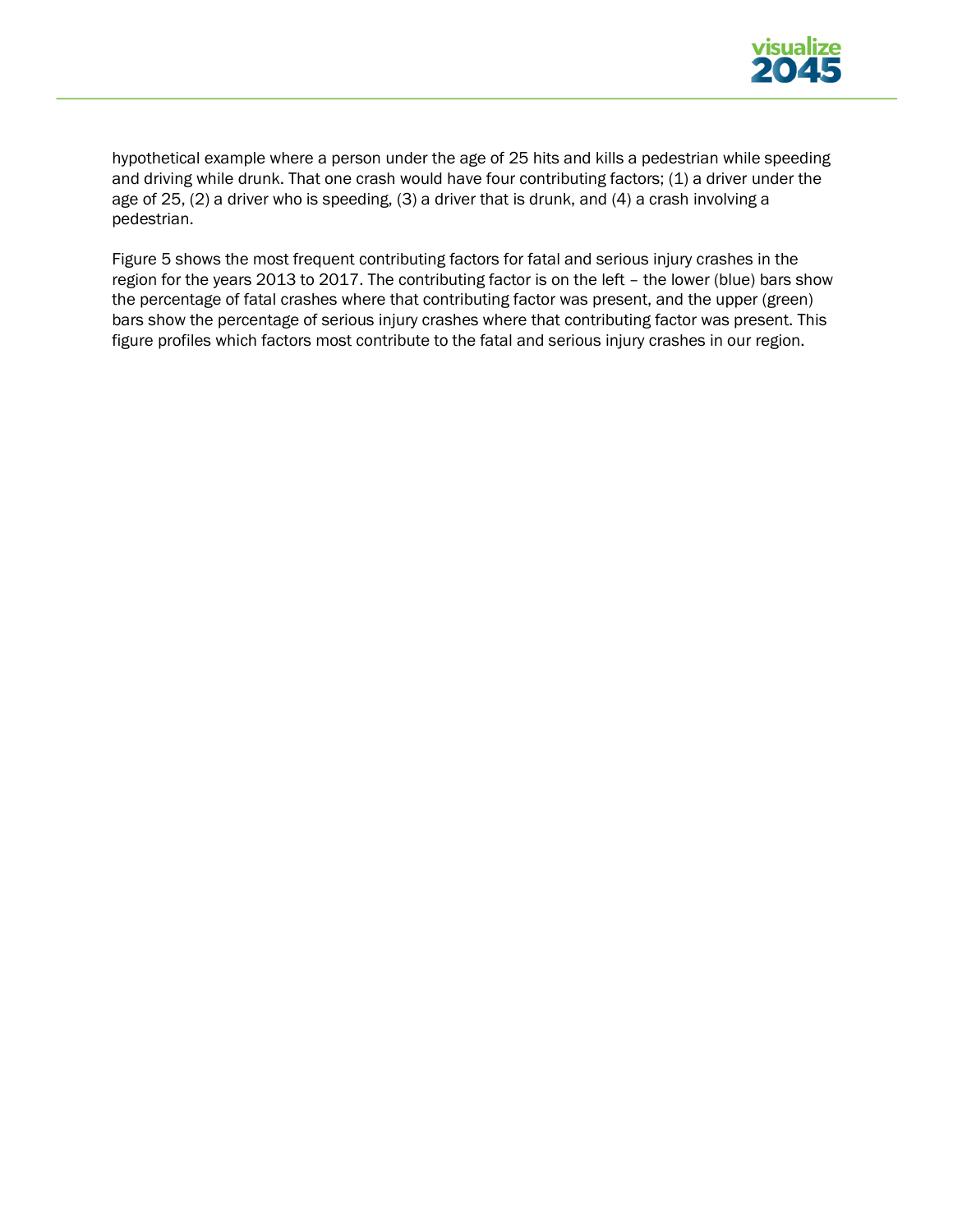



Figure 5: Top Contributing Factors for Roadway Fatalities and Serious Injuries in the Region, 2013-2017

Note that crashes occurring at intersections is the most common contributing factor in fatal crashes (31 percent of all fatal crashes). This is followed closely by crashes involving people not wearing seat belts (30 percent), crashes where the vehicle leaves the roadway (28 percent), crashes where speeding is involved (28 percent), crashes involving a pedestrian (25 percent), and crashes involving either younger (under 25) or older (65 and over) drivers (23 percent each).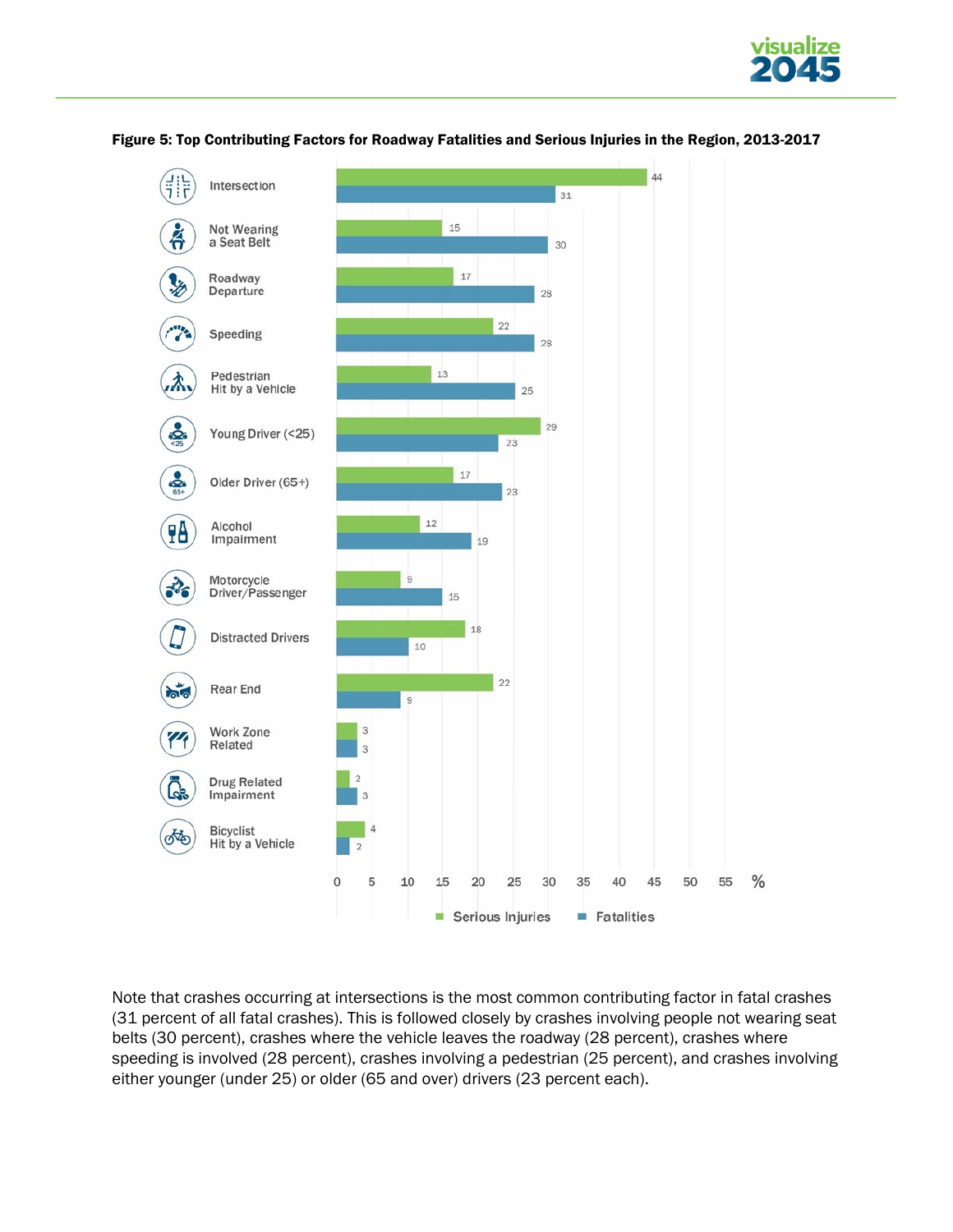

Crashes occurring at intersections is also, by far, the most common contributing factor in serious injury crashes (44 percent), followed by crashes involving younger drivers (29 percent), crashes where one vehicle collides with the back of another vehicle (22 percent), and crashes involving speeding (22 percent).

Understanding the underlying factors contributing to fatal and serious injury crashes in the region enables community leaders and safety officials to develop strategies, implement programs, and design improvements to mitigate those factors and lead to fewer roadway fatalities and injuries.

### Equity Emphasis Area Analysis of Fatalities and Serious Injuries in the Region

To determine whether roadway fatalities and serious injuries disproportionately impact low-income and/or minority communities, the Regional Roadway Safety Study team calculated the fatality rate per capita both within and outside of Equity Emphasis Areas (EEAs). The results of the analysis show that between 2014 and 2018 (inclusive) there were 6.3 roadway fatalities per 100,000 people within EEAs compared to 4.7 roadway fatalities per 100,000 people in parts of the region that are not within EEAs. Figure 6 shows that the disparity is evident in all parts of the region from the urban core to the outer suburbs.



#### Figure 6: Fatalities per 100,000 Population Inside and Outside EEAs, 2014-2018

<span id="page-14-0"></span>Figure [7](#page-14-0) shows the most frequent contributing factors for fatal and serious injury crashes in the region.3 The upper (orange) bars show the percentage of fatal crashes within EEAs where that contributing factor was present, and the lower (magenta) bars show the percentage of fatal crashes outside of EEAs where that contributing factor was present.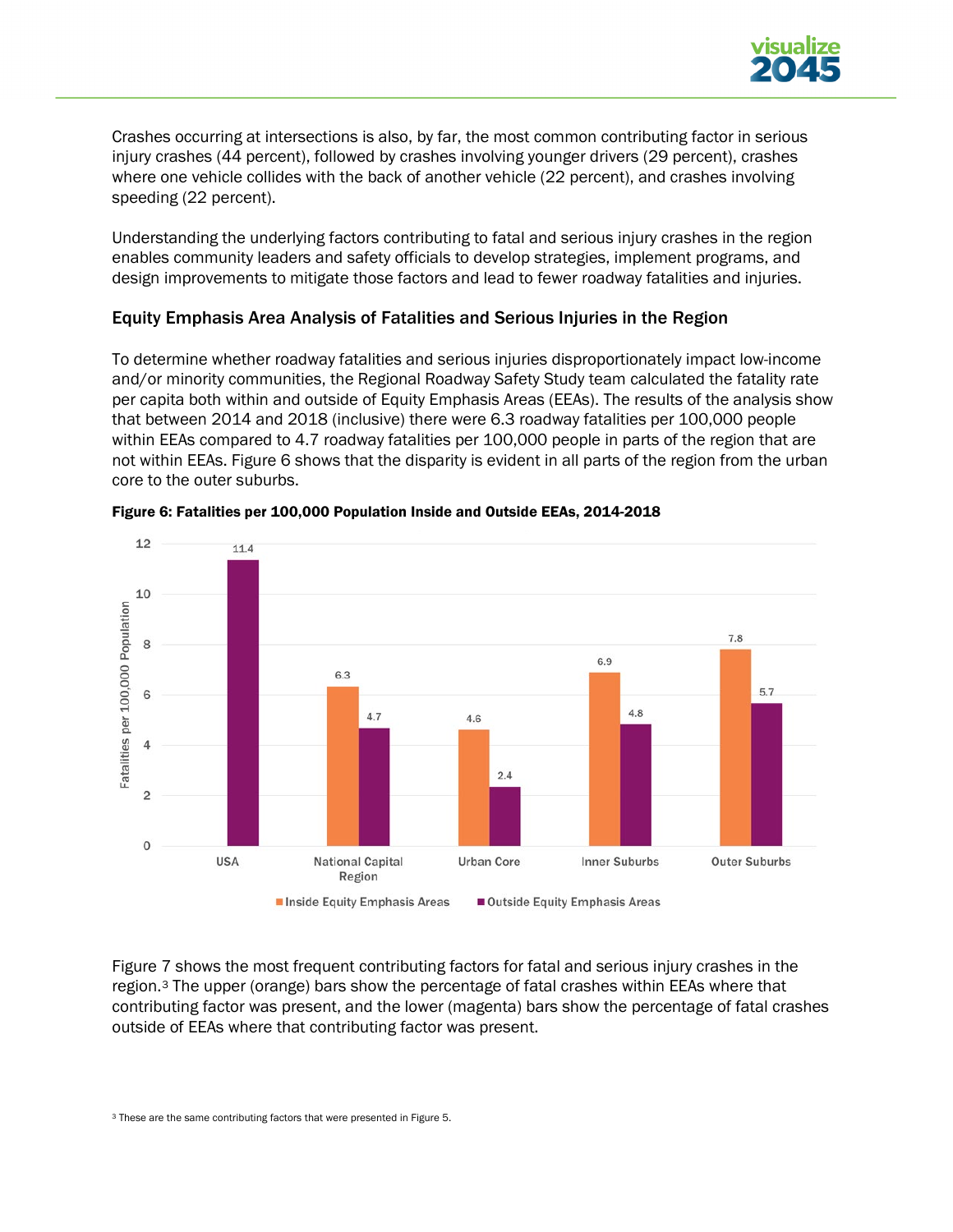





Source: TPB Regional Roadway Safety Study

Crashes involving pedestrians and young drivers as well as crashes at intersections, result in a greater proportion of fatalities within EEAs, whereas crashes involving vehicle occupants not wearing seat belts, speeding, older drivers, roadway departures, and distracted drivers result in a greater proportion of fatalities outside of EEAs. This information can help transportation planners, engineers, and safety officials develop and implement safety countermeasures that are tailored to the conditions within EEAs.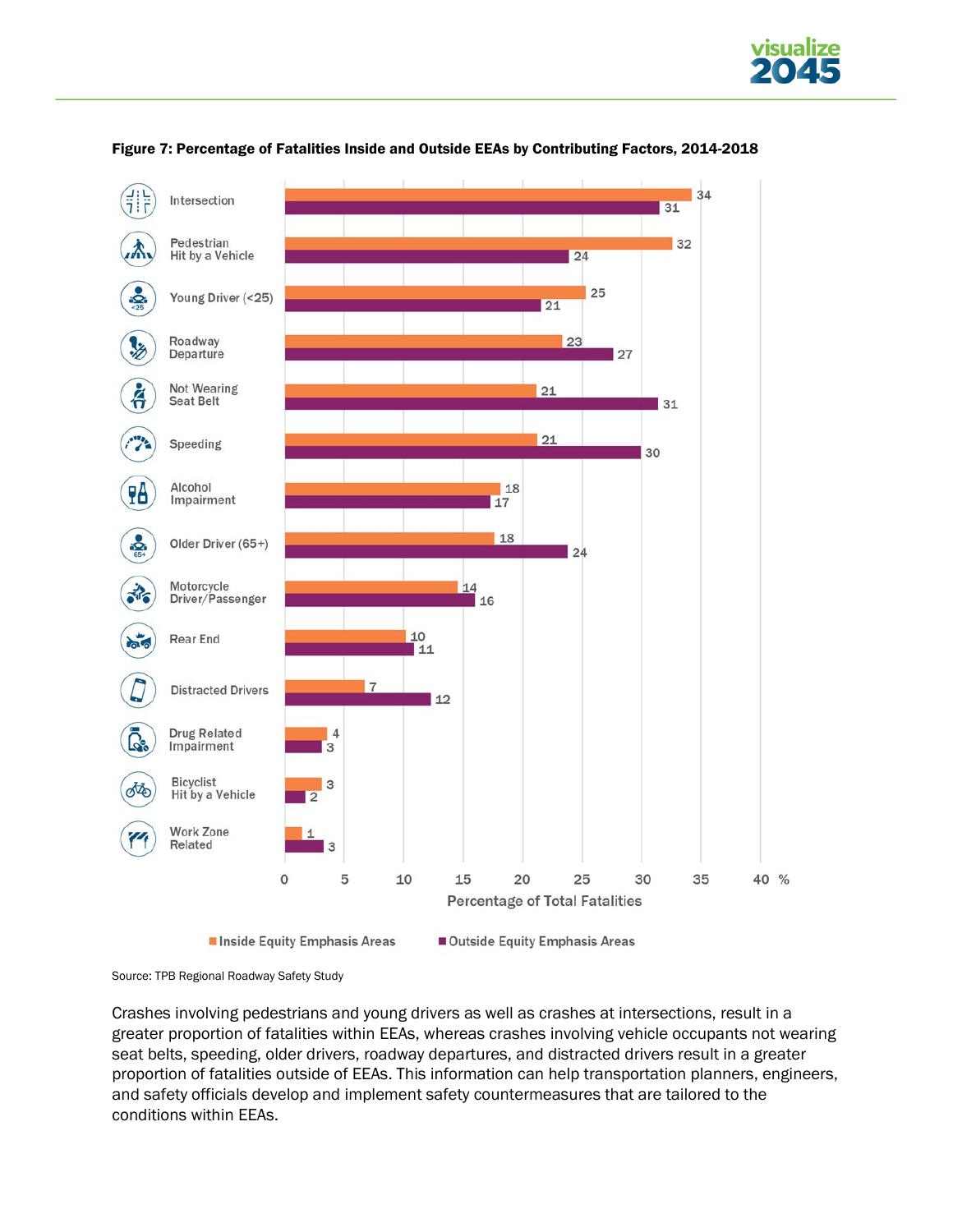

### Regional Roadway Safety Study Recommendations

Based on the findings of the Regional Roadway Safety Study, the TPB adopted resolution R3-2021 in July 2020 that urges its members to reaffirm road user safety as a top priority and prioritize the implementation of projects, programs, and policies that strive to reduce the number of fatal and serious injury crashes on the region's roadways by:

- increasing seat belt use among all motor vehicle occupants;
- reducing unsafe vehicle speeds on all roadways in the region;
- reducing impaired and distracted driving;
- adopting safety goals consistent with Vision Zero or Towards Zero Deaths policies;
- developing local roadway safety plans and ensuring their equitable impacts on all road users;
- (for member states) adopting procedures that increase the use of ignition interlock devices for impaired driving offenders; and
- identifying and implementing applicable countermeasures as appropriate and on a case-bycase basis, especially those outlined in Table 1 on the following page.

The TPB also specifies that the above actions be done in an equitable and non-racist manner, consistent with the TPB's Policy Statement on Equity (shown below).

#### TPB POLICY STATEMENT ON EQUITY

*The TPB and its staff commit that our work together will be anti-racist and will advance equity including every debate we have, and every decision we make as the region's MPO; and The TPB affirms that equity, as a foundational principle, will be woven throughout TPB's analyses, operations, procurement, programs, and priorities to ensure a more prosperous, accessible, livable, sustainable, and equitable future for all residents; and We recognize past actions that have been exclusionary or had disparate negative impacts on people of color and marginalized co[mm](#page-16-0)unities, including institutionalized policies and practices that continue to have inequitable impacts today, and we commit to act to correct such inequities in all our programs and policies*.4

<span id="page-16-0"></span>The following countermeasures (Table 1) are recommended for the metropolitan Washington region based on analyses conducted as part of the Regional Roadway Safety Study. Each of the countermeasures is supported by research and if implemented, can significantly reduce the number of people killed or seriously injured on the region's roadways. The appropriateness of any of these countermeasures should be determined on a case-by-case basis. This list of strategies is not comprehensive and does not preclude the use of other proven effective strategies to improve roadway safety.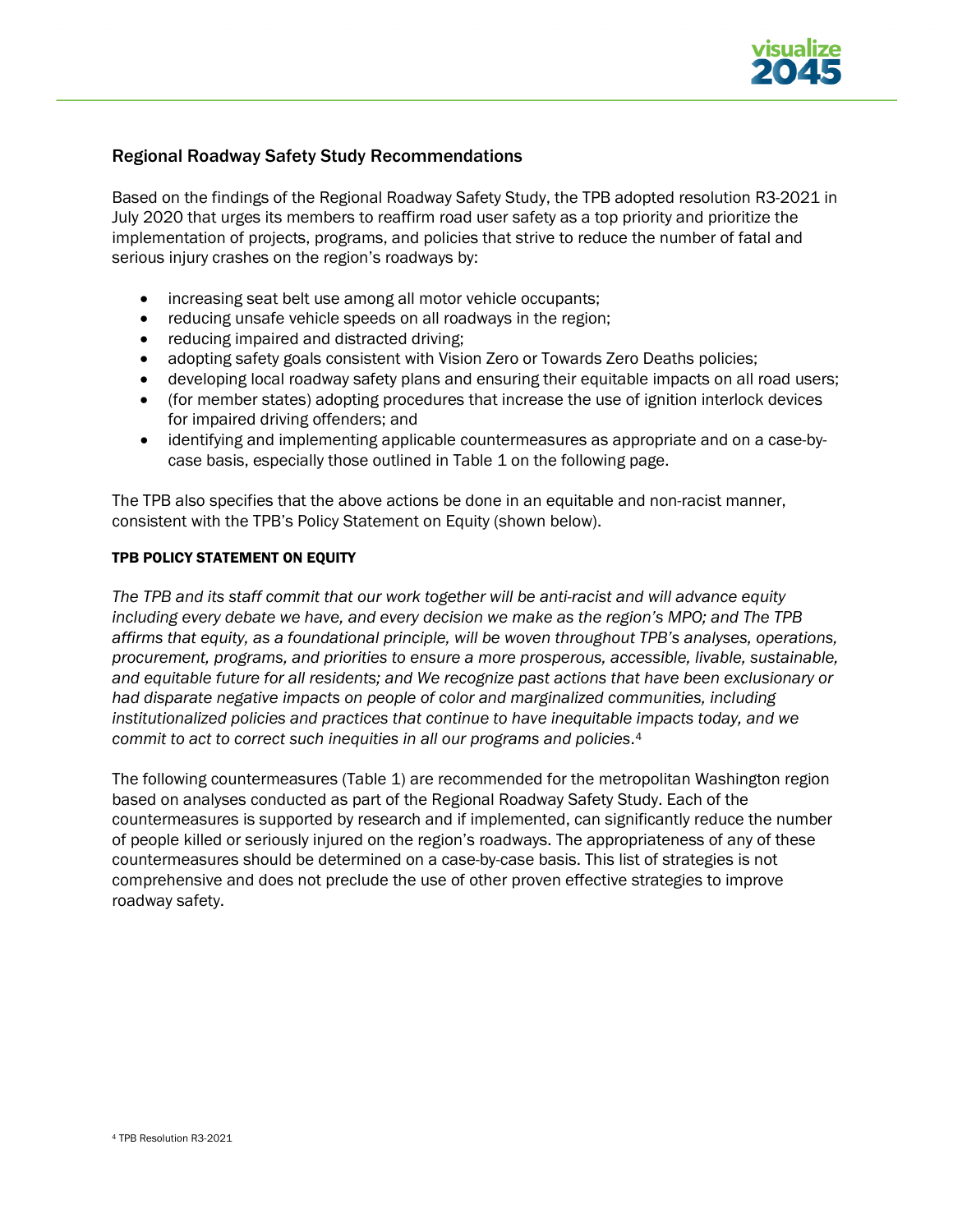

#### Table 1: Recommended Roadway Safety Countermeasures

### Legend



| COUNTERMEASURES TO DESIGN AND OPERATE SAFER INFRASTRUCTURE |                                                                                                                                                                                                                                                                                                              |  |
|------------------------------------------------------------|--------------------------------------------------------------------------------------------------------------------------------------------------------------------------------------------------------------------------------------------------------------------------------------------------------------|--|
|                                                            | Install pedestrian hybrid beacon and advanced yield signs, stop markings and signs,<br>high visibility crosswalk markings.                                                                                                                                                                                   |  |
|                                                            | Implement leading pedestrian interval (LPI) at intersections with high turning vehicle<br>volumes.                                                                                                                                                                                                           |  |
|                                                            | Conduct pedestrian road safety audits in areas with a higher than average crashes.                                                                                                                                                                                                                           |  |
|                                                            | Reduce motor vehicle speeds by using data driven, effective, and equitable<br>enforcement methods that utilize available technology, such as automated speed<br>cameras, and other traffic calming strategies such as narrower lanes, adding<br>roundabouts, and implementing road diets.                    |  |
|                                                            | Evaluate mid-block crossings with higher rates of fatalities and serious injuries<br>(especially those over 10,000 Annual Average Daily Traffic (AADT)) to determine the<br>need for more improvements such as medians, refuge islands, pedestrian hybrid<br>beacon, and rectangular rapid flashing beacons. |  |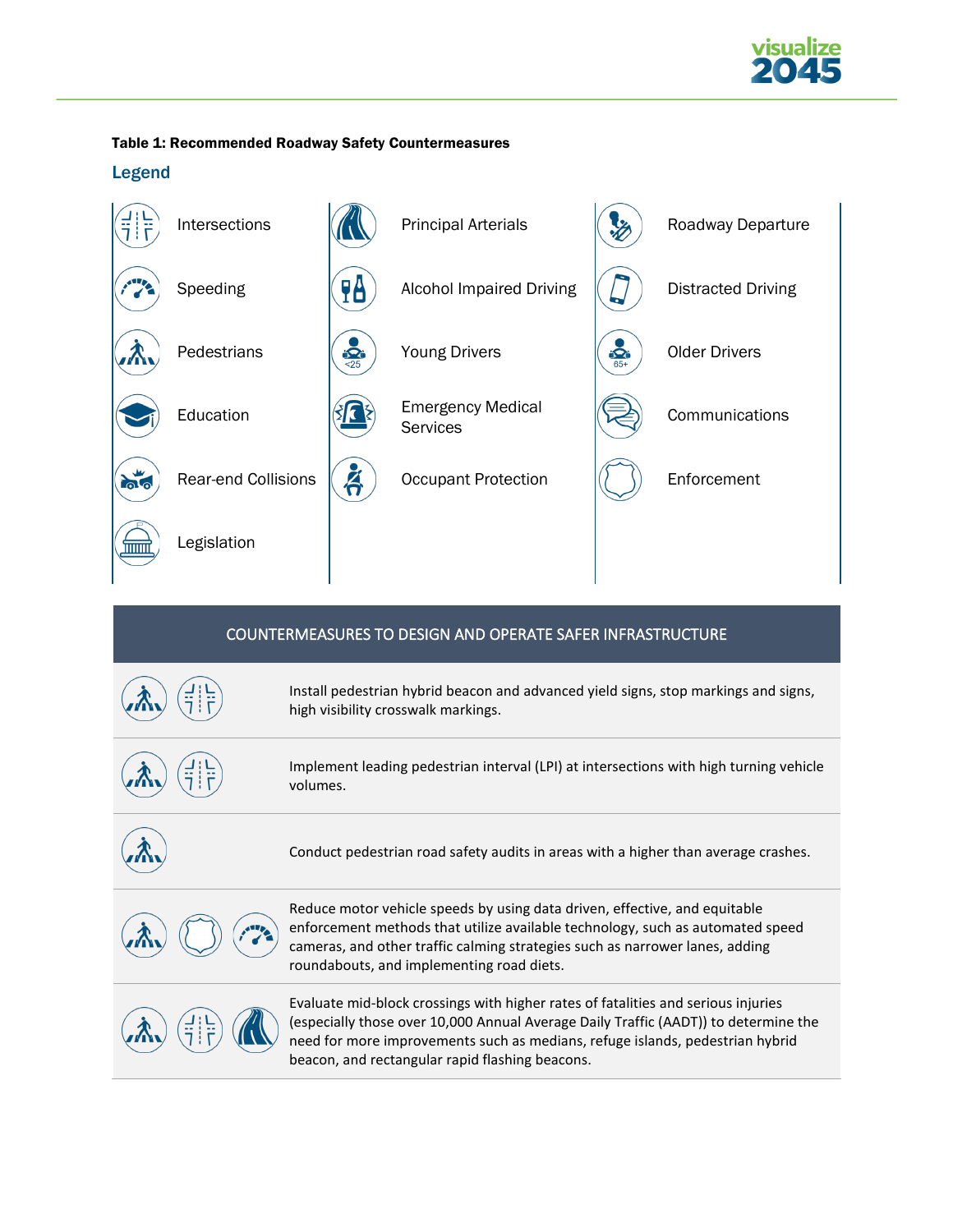

## COUNTERMEASURES TO DESIGN AND OPERATE SAFER INFRASTRUCTURE Install pedestrian countdown signals. Improve geometry of pedestrian and bicycle facilities at signalized intersections with high frequencies of pedestrian and/or bicycle crashes and on routes serving schools or other generators of pedestrian and bicycle traffic. Install lighting at intersection and mid-block crossings to ensure motorists can see pedestrians crossing the road at locations with high pedestrian crashes. Evaluate double-right turns at intersections to determine if removal of one right-turn lane is warranted. Implement audible pedestrian crossing signals where appropriate. Create pedestrian safety zone programs in areas with high occurrences of pedestrian crashes. Replace intersections that have high numbers of fatalities and serious injuries with roundabouts, a circular intersection configuration with channelized approaches and a center island that results in lower speeds and fewer conflict points, wherever feasible. Utilize multiphase signal operation at signalized intersections with a high frequency of angle crashes involving left turning and opposing through vehicles as well as rearend and sideswipe crashes. Increase change intervals (when the traffic lights change) at signalized intersections at locations where too-short signal change intervals cause rear-end crashes and crashes between vehicles continuing and entering the intersection between phases. Improve left-turn channelization (providing definite paths for vehicles to follow) at signalized intersections where left-turn crashes are an issue. Improve right-turn channelization at signalized intersections with a high number of rear-end collisions. Install LED heads and reflective backplates (reflective borders around traffic lights that make them more visible) in locations with high numbers of signalized intersection fatal and serious injury crashes.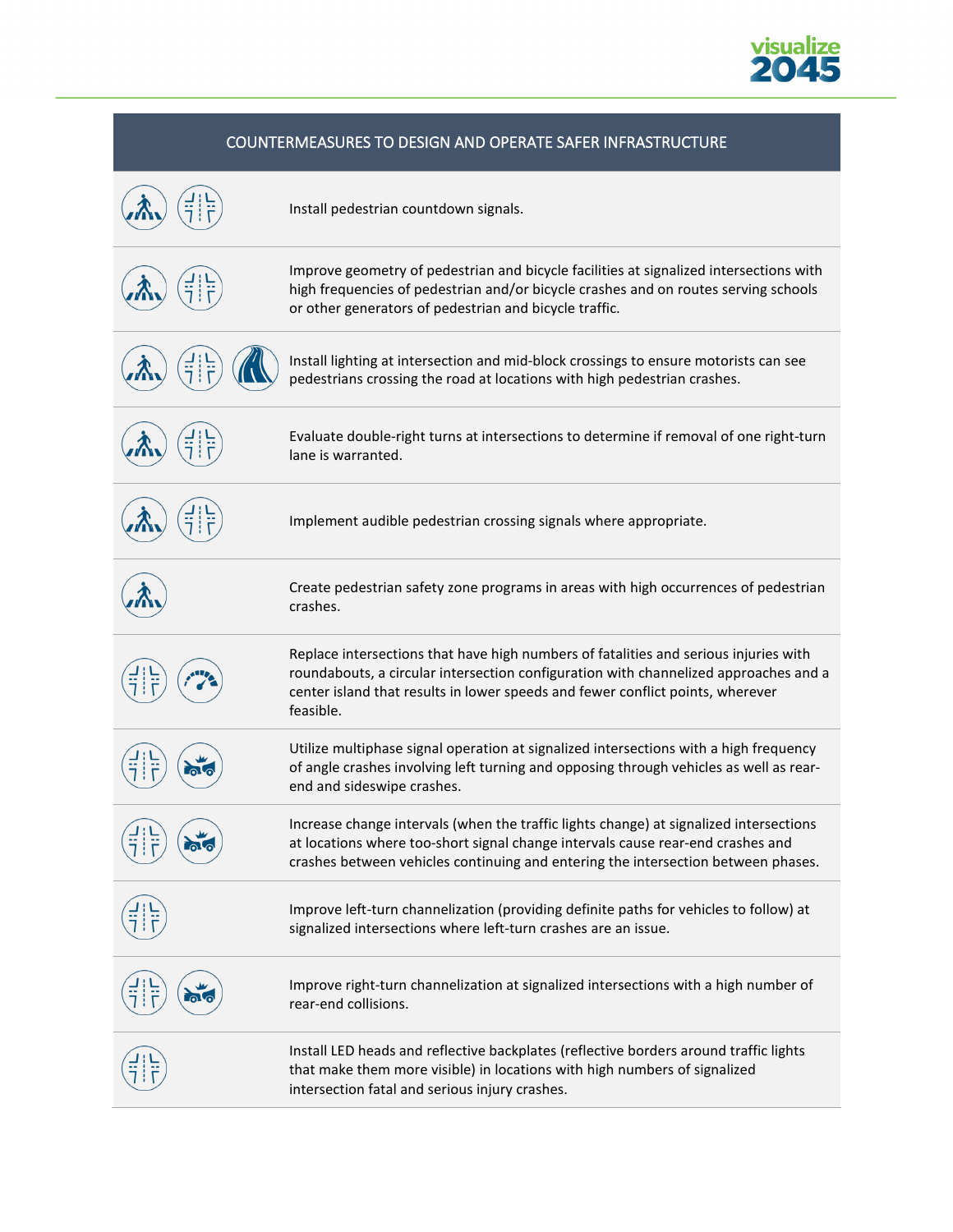

| COUNTERMEASURES TO DESIGN AND OPERATE SAFER INFRASTRUCTURE                                                                                                                                                                                                                      |
|---------------------------------------------------------------------------------------------------------------------------------------------------------------------------------------------------------------------------------------------------------------------------------|
| Restrict access to properties using driveway closures or turn restrictions that are near<br>signalized intersections with high crash frequencies related to driveways.                                                                                                          |
| Restrict or eliminate turning maneuvers (including right turns on red) or employ<br>signal coordination at signalized intersections with a high frequency of crashes<br>related to turning maneuvers.                                                                           |
| Improve signage at unsignalized intersections by ensuring foliage does not block the<br>sign, the lettering is still reflective, and the sign is located where it can be seen by<br>motorists.                                                                                  |
| Add reflective material to sign posts at unsignalized intersections.                                                                                                                                                                                                            |
| Install LED-enhanced stop signs at unsignalized intersections where there are a<br>higher-than-average number of fatal and serious injury crashes.                                                                                                                              |
| Implement high friction treatment at intersections that have a high number of rear-<br>end crashes.                                                                                                                                                                             |
| Implement left-turn traffic calming (left turn hardening) to reduce left turn speeds<br>and provide for safe turning behavior at intersections that show a pattern of<br>pedestrian-related left turn crashes and intersection geometry that facilitates high<br>speeds.        |
| Implement roadside design improvements such as clear zones, slope flattening, and<br>adding or widening shoulders to improve ability for drivers to safely recover if they<br>leave the travel lane.                                                                            |
| Implement enhanced delineation treatments to alert drivers in advance of the curve<br>including pavement markings; post-mounted delineation; larger signs and signs with<br>enhanced retro-reflectivity; and dynamic advance curve warning signs and sequential<br>curve signs. |
| Implement improvements including installation of cable barriers, guardrails, and<br>concrete barriers to reduce the severity of roadway departure crashes.                                                                                                                      |
| Identify areas in the region that could benefit from traffic calming including road<br>diets that reduce the number of traffic lanes and planting trees that encourage<br>reduced speeds.                                                                                       |

Į